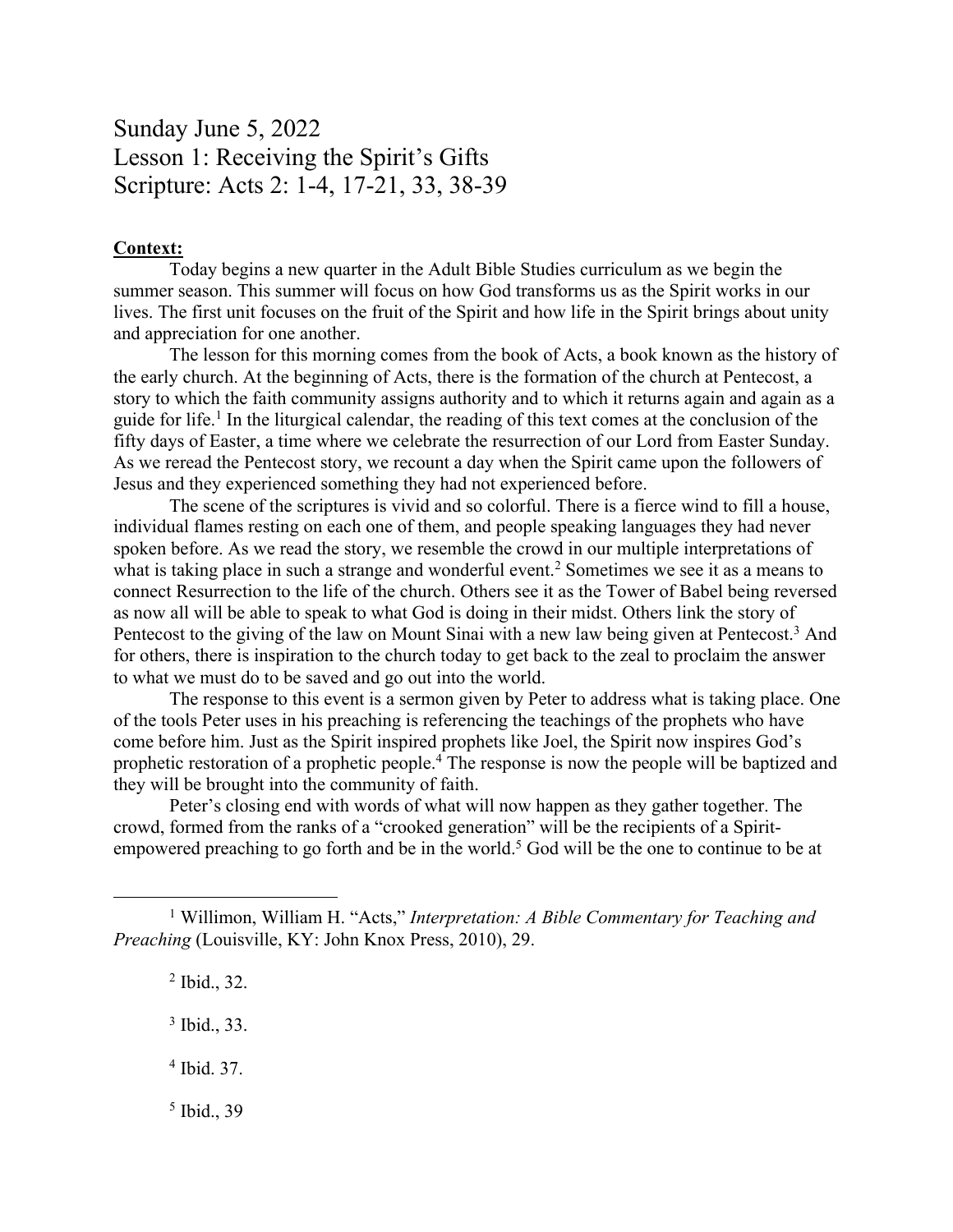work and draw people into the church.

## **Application**

In many churches, Pentecost becomes a Sunday where the church fills to the brim with red. Pastors invite their congregants to wear red, there might be red banners hung, and the rare red stole is added to the preacher's vestments. For some congregations it's a joy (and for others an act of sacrificial devotion; just ask my congregation as our town rival has a trademark on red). Whatever it looks like in your context, hopefully it is a day of exultant worship where God is praised, and you can feel the Spirit moving and stirring both you and your community of faith.

The Spirit comes into major focus in today's passage, a theme consistent with the book of Acts. Episcopal priest and writer Barbara Brown Taylor once described the book of Acts as the gospel of the Holy Spirit as we learn of what the good news did through the Holy Spirit by performing artificial resuscitation on a room full of well-intentioned bumblers and turning them into a force that changed the history of the world.<sup>6</sup> God was of course the author and the one responsible for what happened that day. It was the work of the Spirit to come in and transform people to be the church and spread the gospel.

Perhaps one of the most powerful components of the story is there was no intentional plan laid out by the disciples for this to be a timeline. It just happened as the Spirit came in and ignited the people. They felt the nudge and then things took off from there.

As a planner, I read this text and part of me shivers. I like the idea of having five-year plans and things with a timeline. Toolkits and lists are my jam and make me feel "secure." Yet today's text does not contain a formula, a planned-out list for the church's development, and guarantees about the future. There is of course the promise of the Holy Spirt and even then, not all the answers come with what the gift of the Holy Spirit will bring to the church.

Yet that is the point of Pentecost. There are no prescribed plans, no exit strategies, and everything flows together in a mad rush. God is at work and will show up in all sorts of places among all sorts of people. God doesn't like to listen to our ideas necessarily nor the timetables we like to have in place. Once the Spirit starts going, there can be no stop to it as hard as we may try.

In different seasons of my life, I have thought I have had the right answers to everything. I get something stuck in my head whether it's an opinion, what a scripture means, or even what I know about another person. And then lo and behold, the Spirit comes along, and I have an experience where my opinion is challenged. Or I read a scripture a year later and I notice a word I had never seen before. Just a week ago I laughed with a friend for how a long time I thought they were serious and had no sense of humor, only to find after years of friendship, they were one of the funniest and laid-back people I know. The Holy Spirit, if we are open to it, can teach us things and give us experiences to both challenge and joyfully surprise us.

As the church celebrates Pentecost this upcoming Sunday, I hope we too realize the Spirit is not done with any of us. The Spirit still has things for each of us individually and for the church communally. In a world which focuses on individual autonomy and always having control, what would happen if we released our desire to have everything our way and instead lean into what the Spirit might have in store for all of us as disciples of Jesus Christ?

How have you felt the Holy Spirit transforming you? Why do you think celebrating

<sup>6</sup> Taylor, Barbara Brown. "The Gospel of the Holy Spirit," *Home By Another Way* (Boston, MA: Cowley Publications, 1999), 145.